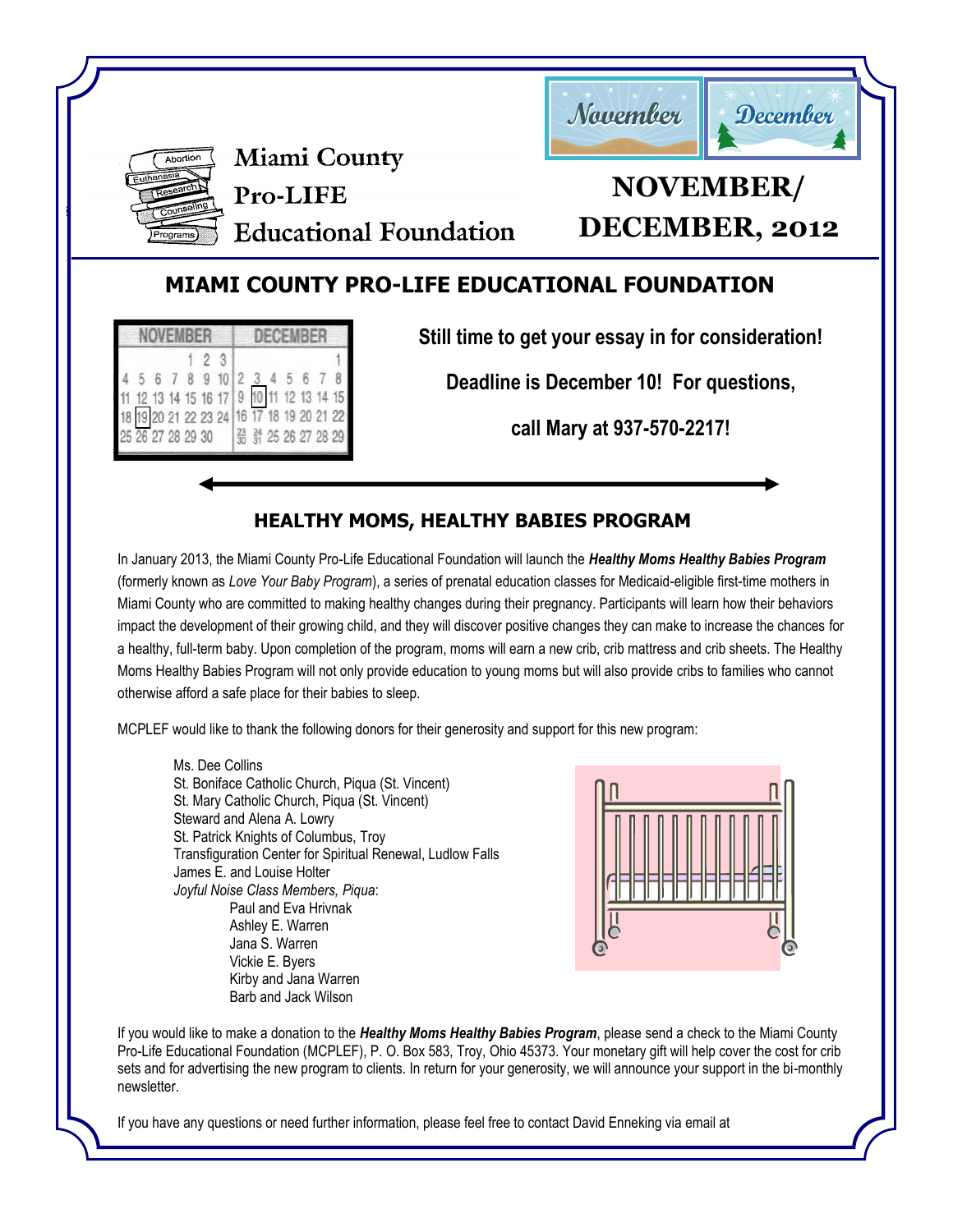NOVEMBER/DECEMBER, 2012

# **LIFE CHAIN 2012**

Page 2

We would like to thank all of the participants in this year's Life Chain. The weather was a bit cold but that will never dampen the spirits of the Pro-Lifers. We will be there standing up for LIFE until all life is respected young or old.

## **MARCH FOR LIFE—2013**

The March for Life 2013 will be on Friday, January 25, 2013. There will be a bus leaving from St. Anthony's Church in Dayton, Ohio, on Thursday, January 24, 2013 at 7:45 a.m. and return Saturday, January 26, 2013, in the evening. Cost of a quad (4 people) room is \$120 per person, a double room is \$170 per person and a single is \$284 per person. If you are interested in going with this group, please contact Fran at 937-254-8727 or Tina at 937-254-8727.

| The Miami County Pro-Life Educational Foundation would like to encourage<br>High School Students from Miami County to attend the March in Washihngton D.C. |                                                              |                                                                             |  |  |  |  |  |
|------------------------------------------------------------------------------------------------------------------------------------------------------------|--------------------------------------------------------------|-----------------------------------------------------------------------------|--|--|--|--|--|
|                                                                                                                                                            |                                                              |                                                                             |  |  |  |  |  |
|                                                                                                                                                            |                                                              | We will contribute 50% toward the cost of the trip up to a maximum of \$50. |  |  |  |  |  |
| A voucher needs to be requested from David Enneking by Jan. 11, 2013                                                                                       |                                                              |                                                                             |  |  |  |  |  |
| Contact Dave at 1545 Washington Bend Ct. Troy or call 937-726-7299                                                                                         |                                                              |                                                                             |  |  |  |  |  |
| Please Provide by Jan. 11.                                                                                                                                 |                                                              |                                                                             |  |  |  |  |  |
|                                                                                                                                                            |                                                              |                                                                             |  |  |  |  |  |
| <b>Name of Student</b><br><b>Address</b>                                                                                                                   | <b>Considerably and the construction of the construction</b> | <b>Trip Organizer:</b><br>Verification of Total Cost: \$                    |  |  |  |  |  |
|                                                                                                                                                            |                                                              | <b>Organizer Contact Name:</b>                                              |  |  |  |  |  |
| City and Zip Code <b>City</b> and Zip Code<br><b>Contact Number</b>                                                                                        |                                                              | <b>Organizer Contact Phone:</b>                                             |  |  |  |  |  |
| Age                                                                                                                                                        |                                                              |                                                                             |  |  |  |  |  |
|                                                                                                                                                            |                                                              |                                                                             |  |  |  |  |  |
|                                                                                                                                                            |                                                              | <b>ONE ROSE FOR LIFE</b>                                                    |  |  |  |  |  |
|                                                                                                                                                            |                                                              |                                                                             |  |  |  |  |  |
|                                                                                                                                                            |                                                              | The "One Rose For Life" will be held in area churches on                    |  |  |  |  |  |
|                                                                                                                                                            |                                                              | Saturday, January 19 and Sunday, January 20, 2013. Artificial roses will be |  |  |  |  |  |
|                                                                                                                                                            |                                                              | available; donations for MCRTL will be accepted at that time.               |  |  |  |  |  |
|                                                                                                                                                            |                                                              |                                                                             |  |  |  |  |  |

Please mark your calendars now for the 2013 Prayer Vigil which will be held on Sunday, January 20 at the Hayner Cultural Center from 2:00—4:00 p.m. Senator Peggy Lehner is going to be the speaker; this year marks the 40th anniversary of Roe vs. Wade.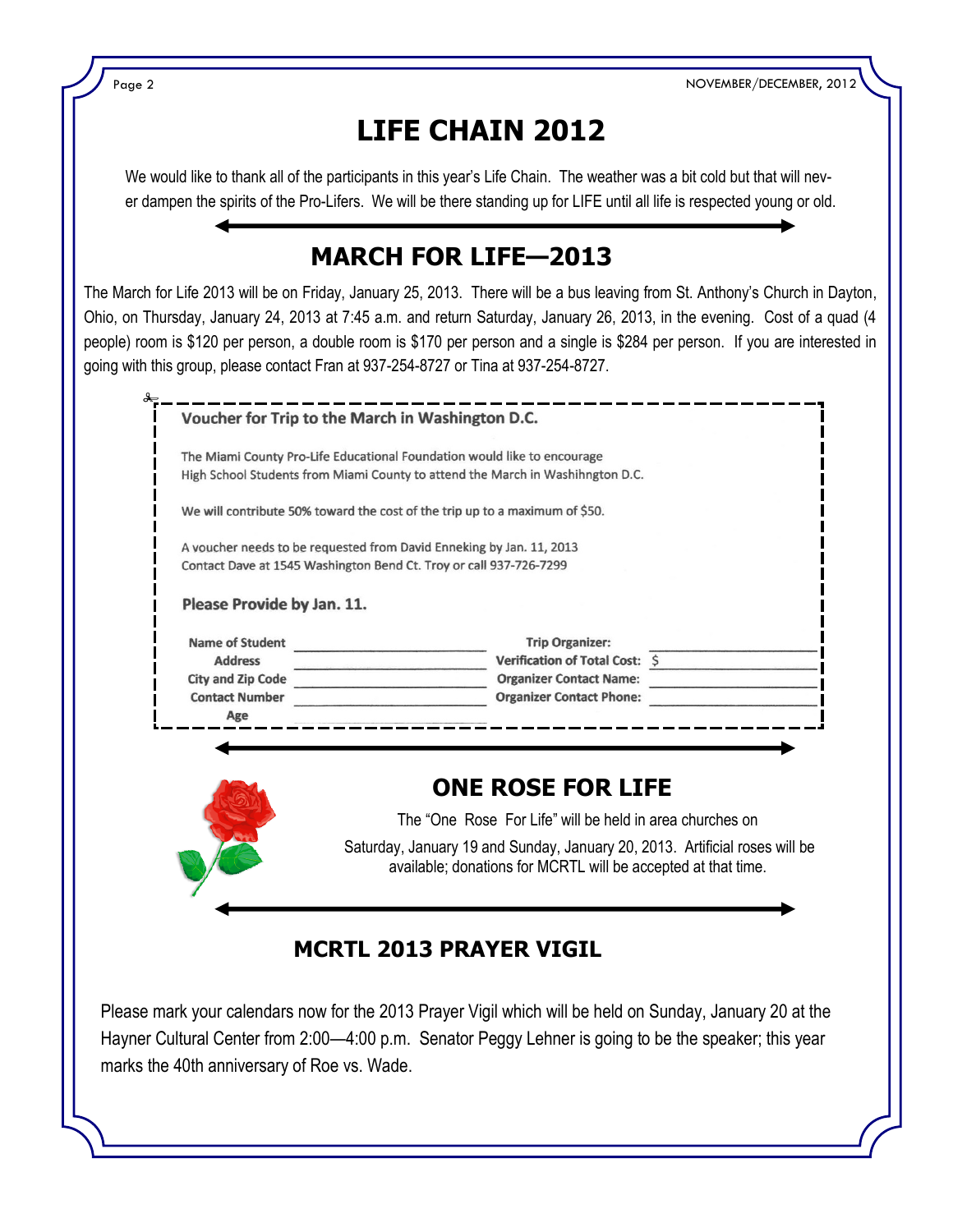

## **OHIO GOVERNOR APPOINTS PRO-LIFE LEADER TO STATE MEDICAL BOARD**

Columbus, November 15, 2012, Ohio's pro-life governor is taking flak after appointing one of the state's top pro-life leaders to its medical board.

Governor John R. Kasich appointed Mike Gonidakis, President Ohio Right to Life, as a consumer member on the 12-person board for a five-year term on October 29.

Abortion advocates, led by Planned Parenthood and NARAL, are calling the appointment an "attack" on women and warning that the board could deny licenses to health care professionals who support abortion. Rick Pender, Vice President of Development and External Affairs for Planned Parenthood in the Southwest Ohio region, told Cincinnati.com "What does he add to a board that deals with the certification of physicians?" Gonidakis, an attorney of 13 years with experience in health care law who previously served as a senior deputy attorney general, said he's there to represent consumers. "Planned Parenthood is wrong to suggest the medical board sets abortion policy, "he said, "insisting it focuses on regulation and licensure issues."

Governor Kasich "not only talks the talk but walks the walk" on pro-life issues, Gonidakis told LifeSiteNews. "He is deeply committed to the pro-life movement (and) has signed more pro-life laws in his first two years that the two previous governors" in their combined tenures."

*Taken from LifeSiteNews.com , by Patrick B. Craine*



#### **THE PERFECT CHRISTMAS GIFT**

2012/2013 Entertainment books are now available; cost is \$30. You can call the MCRTL office at 335-LIFE or contact Mary Jo and 339-3198. Christmas is less than six weeks away; get a *jump start* and cross some names off your list now!

**THREE WAYS TO BE "IN THE KNOW ABOUT LIFE": (1) Have the newsletter mailed to your house; (2) have newsletter emailed to your email address; (3) read it on the MCRTL website: miamicountyrighttolife.org. Laura Schulze is doing a great job on this website. Thanks Laura!**